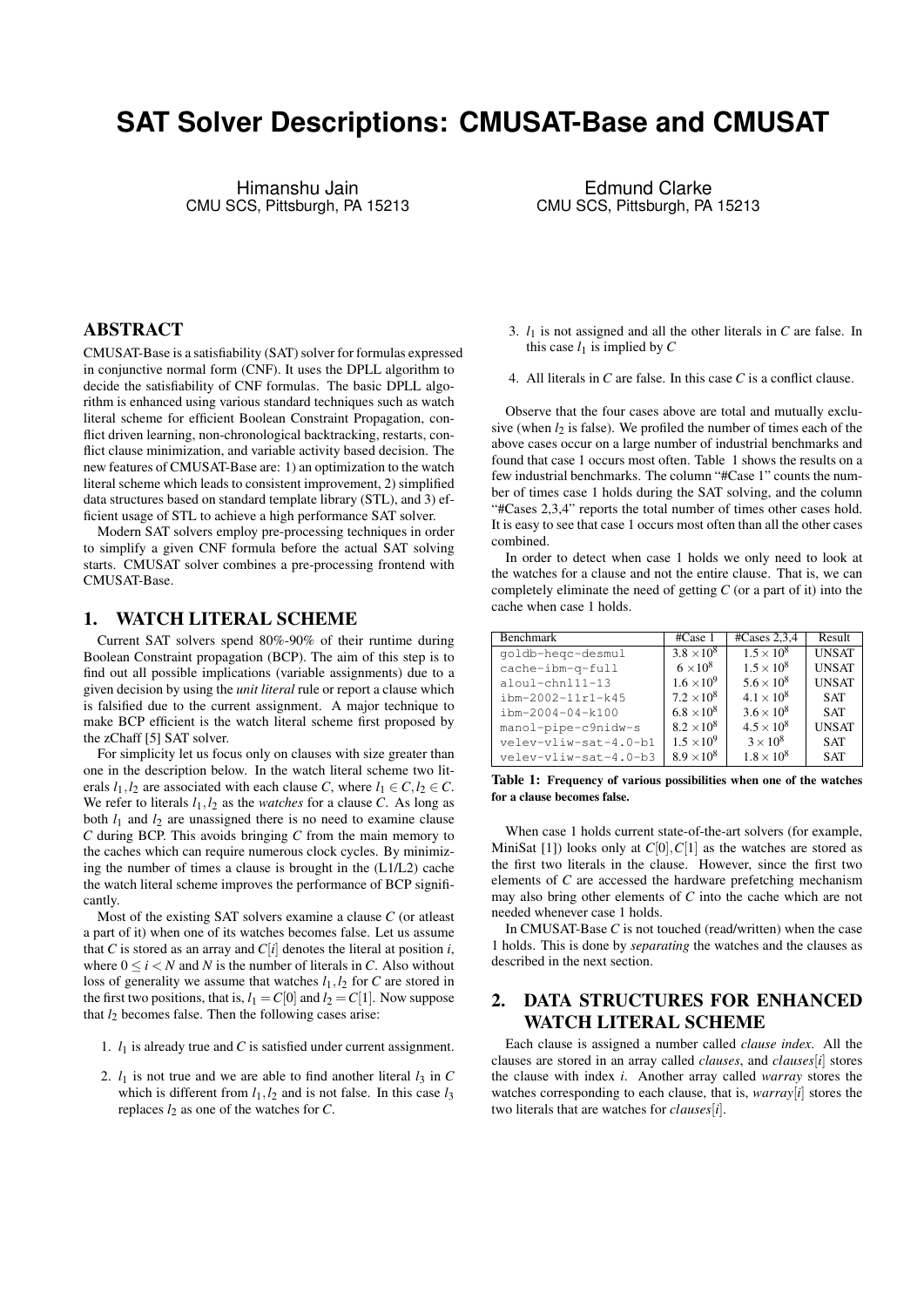

Figure 1: Organization of clauses and watches.

For each literal *l* the *watch-list* for *l* contains a list of clause numbers where *l* is being watched. This is in contrast to many existing SAT solvers such as MiniSat which store the pointers to the actual clauses in the watch lists.

If *l* becomes false the watch list for *l* is scanned. Suppose the watch list contains a clause number *j*. Then in order to check whether the other watch for *clauses* $[j]$  is satisfied (case 1 holds) we look at *warray*[ $j$ ]. Note that *clauses*[ $j$ ] is examined only when case 1 does not hold.

*Example:* Figure 1 shows the *clauses* and *warray* data structures. The *clauses* array stores the original problem clauses in the beginning followed by the learned clauses. For each clause the corresponding watches are present in the watches array (*warray*). The watches for clause number 1 are literal -2 and literal -5.

The watch list for literal -1 will contain clause numbers 0, 2. If literal -1 is set to false, then the watch literal scheme examines clause number 0 and clause number 2. In our implementation it is first checked whether the other watch in these clauses is true or not by accessing warray[0] and warray[2]. By examining warray[0] we know that the other watch for clause number 0 is 2. If literal 2 is true, then we know that clause number 0 (*clauses*[0]) is satisfied. There is no need to get *clauses*[0] in the cache.

MiniSat 2.0 also check for case 1 when one of the watches becomes false. However, MiniSat does that by accessing the first two elements of the actual clause. This might cause the hardware or software pre-fetching mechanism to bring other elements of the clause in the cache as well. As Table 1 shows the prefetched elements are not needed more than half of the time.

## 3. STANDARD TEMPLATE LIBRARY (STL) BASED DATATYPES

In CMUSAT-Base most of the data structures are standard STL containers such as *vectors* (dynamic arrays). Many existing SAT solvers contain their own implementation of containers such as vectors. We argue that this should be avoided whenever possible because the same level of performance can be achieved by using the STL containers.

In our current implementation a literal is defined to have a type  $l$ *itt* which is simply an integer<sup>1</sup>. A clause has a type clauset which is an STL vector containing literals.

typedef int litt; typedef std::vector<litt> clauset;

The clause database has a type clausest. It is stored in form of an STL vector of clauses.

typedef std::vector<clauset> clausest;

The watch list for a literal has a type *watchlistt*. It stores the clause numbers where a literal is being watched in form of an STL vector.

typedef std::vector<int> watchlistt;

By relying on STL containers the amount of pointer manipulation is reduced in our implementation. This makes it easier to debug the SAT solver and also argue about its correctness. Reducing the amount of pointer manipulation should also improve the results of compiler optimizations.

#### 4. CMUSAT SOLVER

CMUSAT-Base is a pure SAT solver and does not perform any pre-processing on the input formula. In the past SAT competitions pre-processing has turned out to be an important component of the fast SAT solvers. Thus, we added a pre-processing frontend to CMUSAT-Base. We refer to the resulting SAT solver as CMUSAT.

We use MiniSat 2.0 as the pre-processing frontend in CMUSAT. It implements various ideas such as variable elimination, clause subsumption [4].

We experimented with the various ways of integrating MiniSat 2.0 pre-processing with CMUSAT-Base. The simplest possible integration is to first run MiniSat 2.0 with only pre-processing options enabled and write the pre-processed file to the disk. Then check the satisfiability of the pre-processed file using CMUSAT-Base. The main problem with this integration is that it requires the use of a temporary file which might not be possible if there is no disk space left. Also it is much cleaner if a solver does not use a temporary file during a SAT competition.

We report an integration of MiniSat 2.0 pre-processing with CMUSAT-Base which does not use any temporary file. It consists of following steps:

- 1. Given a CNF formula φ. First, perform pre-processing using MiniSat. It is possible that during pre-processing itself the problem is reported to be unsatisfiable. In this case there is nothing else to be done and CMUSAT exits with an unsatisfiable answer. Otherwise, let  $\phi'$  refer to an equi-satisfiable formula left after pre-processing.
- 2. Copy φ 0 from MiniSat data structures to the data structures of CMUSAT-Base. After the copying is done there is no longer any need of MiniSat data structures. In our implementation, MiniSat related objects go out of scope after φ' is obtained. It is very important to not keep pre-processing data structures or even eliminated clauses lying around as it impacts the performance negatively.
- 3. Check satisfiability of  $\phi'$  using CMUSAT-Base. If  $\phi'$  is unsatisfiable CMUSAT exits with an unsatisfiable answer. Otherwise, an assignment  $\mathcal{V}'$  is obtained which satisfies  $\phi'$ . Note that  $V'$  is not a satisfying assignment to φ and it needs to be extended to obtain an assignment  $\nu$  that satisfies  $\phi$ .
- 4. Once it is known that  $\phi'$  is satisfiable and  $\mathcal{V}'$  is obtained  $(\mathcal{V}'\models \phi')$  we no longer require the CMUSAT-Base data structures (they can go out of scope). In order to extend  $\mathcal{V}'$ ,

<sup>&</sup>lt;sup>1</sup>In retrospect litt should have been a class.